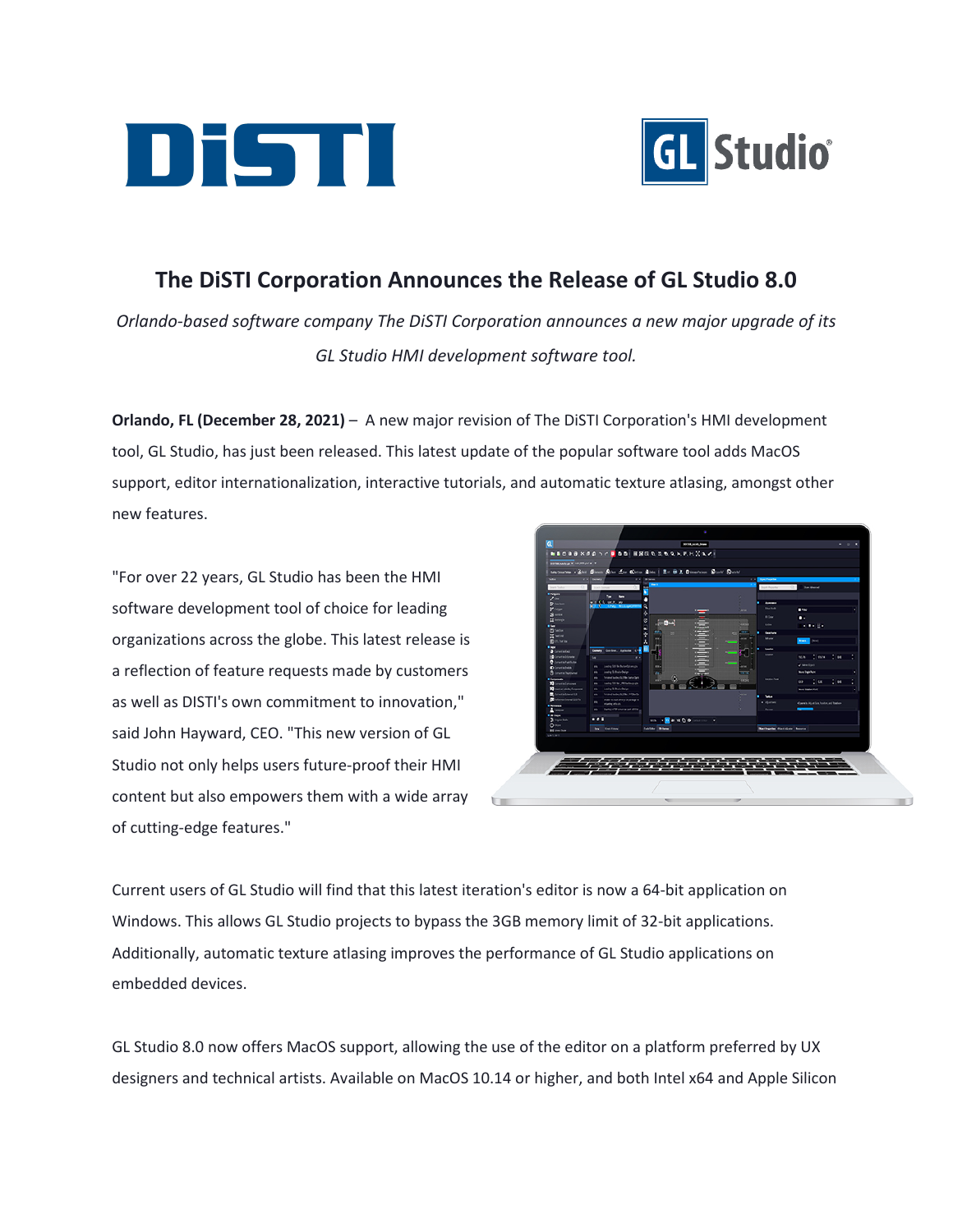(M1) Mac users can now easily wield DiSTI's award-winning GL Studio editor, desktop, ES, and Safety-Critical code generators.

The new Editor Internationalization features provide full Unicode support throughout the GL Studio editor, allowing for Unicode identifier names, property names, geometry names, file names, and file paths. This Internationalization support improves support for non-English languages in the editor as well. Non-English users can write code, comments, property names, design files, and object names in their native language.

With the new Automatic Texture Atlasing, texture files are automatically combined into atlases at generation time. This feature improves performance by reducing memory usage and overhead from switching between many individual texture files.

Easier onboarding through step-by-step tutorials driven entirely in the editor is now made possible through GL Studio 8.0's Interactive Tutorials. The revised tutorial highlights key items in the editor necessary to complete each step, validating the completion of each step before moving forward.

"The new GL Studio 8.0 features allow more ways to incorporate existing inputs and assets, train your team, and seamlessly generate applications on your target," said GL Studio Engineering Manager Linda Flannery.

Along with these new features, many improvements to the HMI software tool are now present in GL Studio 8.0. Some of these improvements to existing features are:

- Code Browser now allows for multiple selections
- Raspberry Pi 4 support added to RaspberryPiDeployment package
- RaspberryPiDeployment now supports multitouch
- FlexNet Embedded stability improvements
- Linker fix for GlsRSOLoader on 64-bit Linux.

Customers under current maintenance and support contracts for GL Studio can log into DiSTI's customer support portal to download the latest version. For more information on GL Studio, contact us at [sales@disti.com.](mailto:sales@disti.com)